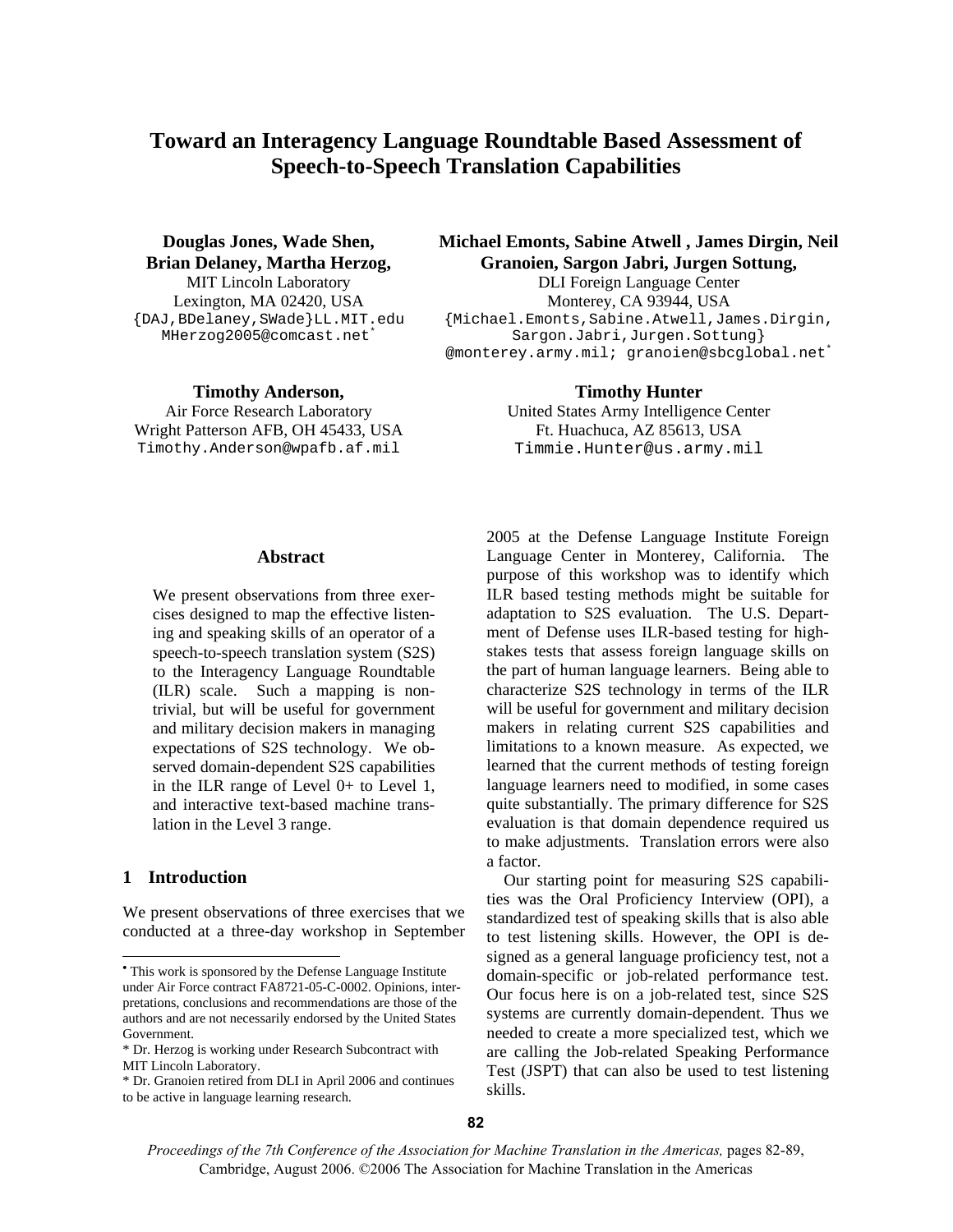We first had to address several challenges for constructing a realistic JSPT dialog vignette using an S2S system, in this case, a medical interview conducted in English and in Mandarin Chinese. We discuss details below, but the conclusion of the first exercise is that we were not able to observe speaking and listening skills that exceeded Level 0+ and generally felt that the participants were unable to communicate effectively.

In the second exercise, also using the medical JSPT format, we were able to observe speaking skills that may reach Level 1 and listening skills that may exceed 0+. However, since the speaking and listening skills are assisted by machine, and are not tightly coupled, as they are in a language learner's mind, it is no longer obvious how to combine these numbers in a way that predicts task performance. This point is subtle but important: when language learners speak an utterance, we assume that they can understand that same utterance if someone else says it. However, this assumption is no longer valid for a person using an S2S system. Consequently, we expect to need to report an entire array of numbers, some based on ILR skills, and others based on system-internal measures of performance, such as word-error rates and translation error rates according to various commonly accepted scales, such as BLEU (Papineni, et al. 2001). Moreover, we will not be able to provide a strong relationship between this array of numbers and ILR skills until we have been able to validate predictions of the ability of the user to accomplish various tasks, which have themselves been rated according to ILR difficulty.

In the third exercise, we were able to conduct one OPI using a text-to-text (T2T) system that followed the standard OPI format up to Level 3. By removing the errorful speech recognition component, and by allowing the interviewer and examinee to communicate interactively in their native languages, one interview was conducted following the general OPI guidelines. The questions and answers were typed into the text-based MT system for translation, so we note that the interview was no longer specifically oral. We will discuss the details below.

| <b>ILR Skill Level</b>     | <b>Interactive Comprehension</b>                              | <b>Global Tasks and Functions</b>            |
|----------------------------|---------------------------------------------------------------|----------------------------------------------|
| Memorized                  | The individual understands a number of short, memorized       | Can make statements and ask questions        |
| Proficiency (0+)           | utterances in areas of immediate needs; frequent, long        | using memorized material.                    |
|                            | pauses and repeated requests for repetition.                  |                                              |
| Elementary                 | A native speaker must often use slowed speech, repeti-        | Can create sentences; begin, maintain,       |
| Proficiency (1)            | tion, paraphrase, or any of these to be understood by this    | and close short conversations by asking      |
|                            | individual. Misunderstandings are frequent, but the individ-  | and answering simple questions; satisfy      |
|                            | ual is able to ask for help and to verify comprehension of    | simple daily needs.                          |
|                            | native speech in face-to-face interaction.                    |                                              |
| <b>Limited Working</b>     | The individual can get the gist of most everyday conversa-    | Can describe people, places, and things;     |
| Proficiency (2)            | tions, but has some difficulty understanding native speak-    | narrate current, past, and future activities |
|                            | ers in situations that require a specialized or sophisticated | in full paragraphs; state facts; give in-    |
|                            | knowledge. (May require a native speaker to adjust to         | structions or directions; ask and answer     |
|                            | his/her limitations in some way).                             | questions in the work place; deal with       |
|                            |                                                               | non-routine daily situations.                |
| General                    | In face-to-face conversation with natives speaking the        | Can converse extensively in formal and       |
| Professional               | standard dialect at a normal rate of speech, comprehen-       | informal situations; discuss abstract top-   |
| Proficiency (3)            | sion is quite complete. Although cultural references, prov-   | ics; support opinions; hypothesize; deal     |
|                            | erbs, and the implications of nuances and idiom may not       | with unfamiliar topics and situations;       |
|                            | be fully understood, the individual can easily make repairs.  | clarify points.                              |
| Advanced                   | Can understand native speakers of the standard and other      | Can tailor language to fit the audience;     |
| Professional               | major dialects in essentially any face-to-face interaction.   | counsel; persuade; represent an official     |
| Proficiency (4)            | Can understand the details and ramifications of concepts      | point of view; negotiate; advocate a         |
|                            | that are culturally or conceptually different from his/her    | position at length; interpret informally.    |
|                            | own. Understands shifts of both subject matter and tone.      |                                              |
| <b>Functionally Native</b> | (No gaps in comprehension, including all details and nu-      | Functionally equivalent to a highly articu-  |
| Proficiency (5)            | ances.)                                                       | late, well-educated native speaker.          |

Figure 1: Excerpt from OPI Rating Factor Grid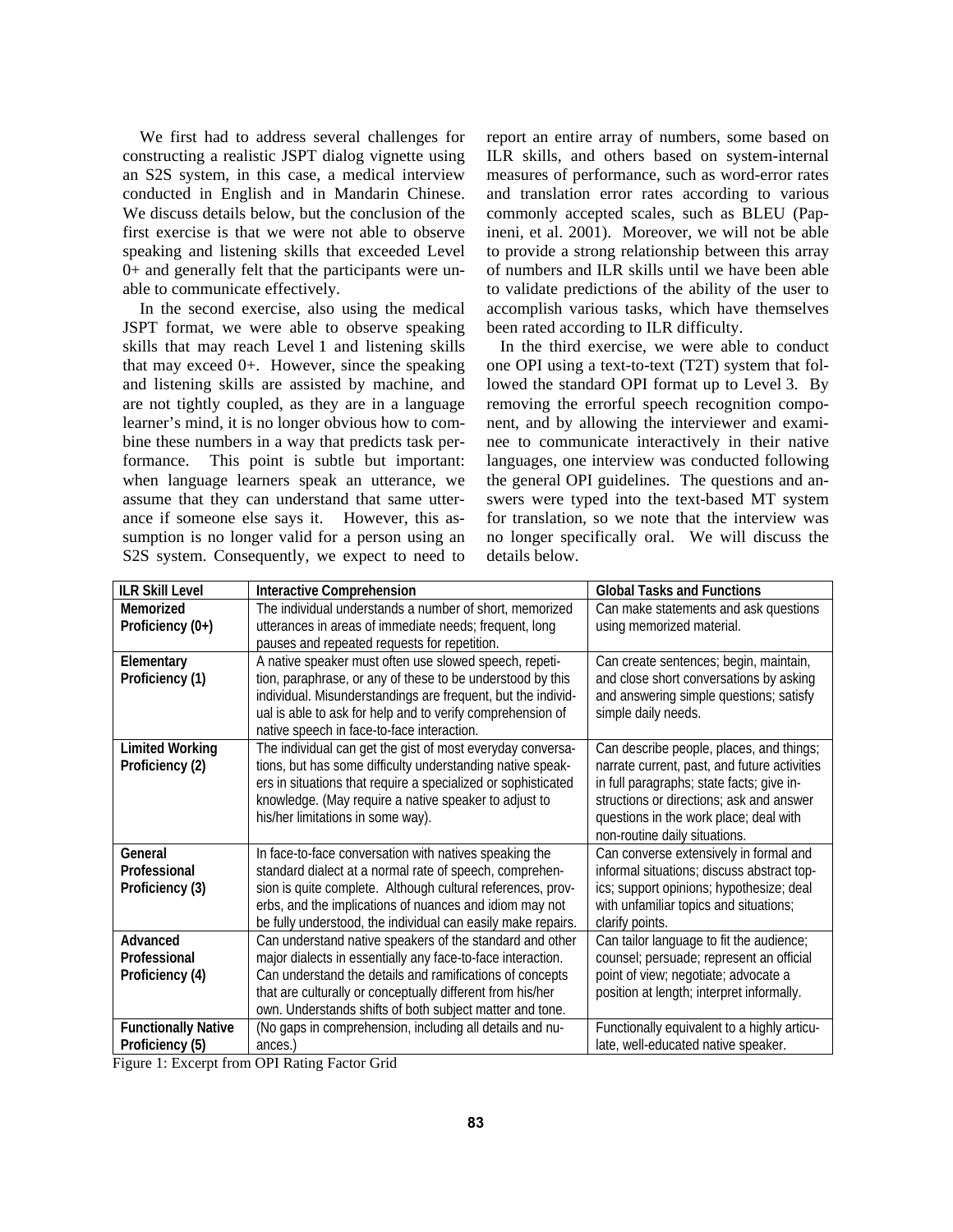## **2 ILR Measurements for Speaking and Listening Skills**

The Oral Proficiency Interview (OPI) is a standardized, high-stakes test that is administered to U.S. Government personnel to measure their speaking skills and that can also be used to measure their listening skills. The OPI is designed to provide a reliable answer to the simple question of how well a person speaks a foreign language. It is a carefully structured interview that has been validated by decades of use in the U.S. Defense Department, the Foreign Service Institute in the State Department, and other organizations.

The OPI is designed to assess general foreign language skills and is not tailored to measure specialized domains. Figure 1 on the previous page shows a brief description of the ILR skills assessed in the OPI (DLI English Language Center, 2006). More complete descriptions are available (ILR web site, 2006).

An ordinary OPI testing up to Level 3 should take no more than half an hour, beginning with a warm-up phase, checks for speaking levels, probes for ability to sustain increased difficulty levels, and a short wind-down phase; see the OPI manual for details (DLI Foreign Language Center, 1999). We expect interviews applied to S2S technology to take somewhat more time, allowing for system latency, etc.

During our workshop, we had access to two Mandarin Chinese / English S2S systems developed for the medical domain. Because of the domain limitation, we were not able to conduct a generic OPI, as should be obvious in examining the skill descriptions in Figure 1. Current S2S systems are typically designed to be domain-

# **V. PHRASES FOR THE DOCTOR A. Case History**

- 180. I am ………………, and I will look after you.
- 181. When were you taken ill?
- 182. When were you wounded?
- 183. When did you have the accident?
- 184. Please show me on the watch/calendar, the time/date.
- 185. Have you been sick/wounded previously? 186. What kind of disease(s)/wound(s) (470-485, 500-571)?
- 187. Show me where.
- Figure 2: Sample Phrases from Army Pamphlet 40-3

dependent in order to reduce speech recognition and translation errors.

Rather than attempting to administer an OPI using the S2S devices, we constructed a plausible medical scenario with portions of a dialog occurring at increasing levels of difficulty as measured by the ILR speaking and listening skill levels.

# **2.1 A Level 1 Medical Job-Related Speaking Performance Test**

The dialog for the medical interview was constructed using specific phrases drawn from the Medical Service Multilingual Phrase Book, Dept. of the Army Pamphlet 40-3, an official military medical interview manual (Department of the Army, 1971) which lists Medical Equivalent Words and Phrases. Some sample phrases from DA Pam 40-3 are shown in Figure 2. Twenty of the thirty dialog turns we outlined were based on phrases from DA Pam 40-3. The reason for using an official manual is to illustrate a conceptual principle, namely, the idea of working from official training and doctrine in constructing dialogs for other domains of interest. By creating a tight linkage between personnel training and dialog evaluation, we hope to create both scientific and programmatic links between technology development and requirements for defense department needs.

In order to provide a rationale for the general linguistic features we needed to test in our dialog, we specified the context for our simulated interview as follows: It takes place in a casualty support hospital in a war zone. The patient is indigenous personnel. She was walking with her husband and her teenage daughter, and she fainted on the street. She has abdominal pain. She has a ruptured appendix, but all she knows is that she has pain in her lower right quadrant. She is separated from her family and wants to know where her husband and child are. She is a trained nurse, therefore an informed patient. The reason for creating an informed patient role was so that it would be natural for the patient to produce more complex text in the dialog, especially at Level 2. The reason for assigning the gender roles as we did was to create a culturally plausible reason why the patient would not want to be examined by a strange doctor without her spouse present. The patient's reserva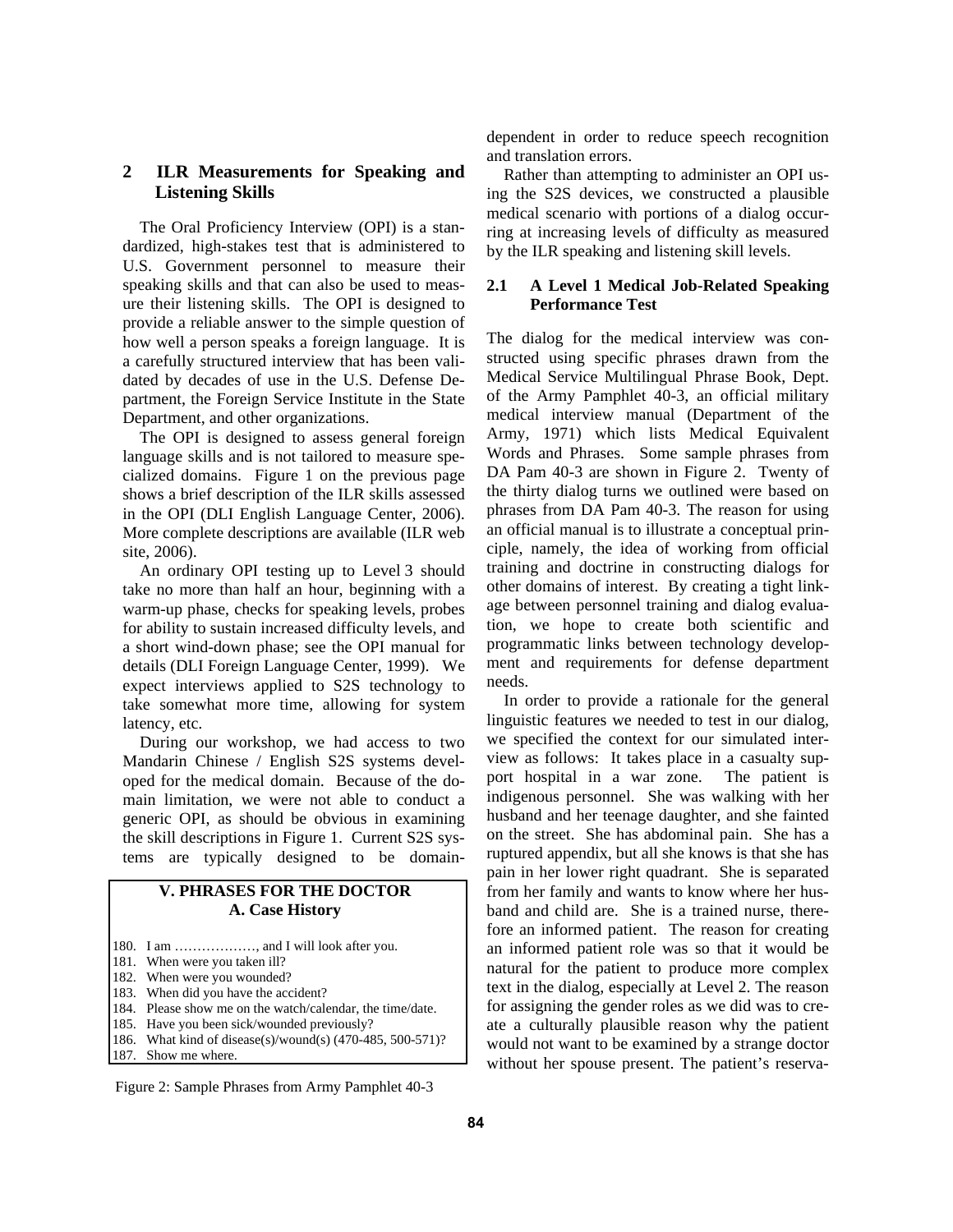tions stressed the interaction in an unexpected way, as we discuss below.

Figure 3 shows a synopsis of the dialog we constructed. The person who played the doctor followed the script fairly closely, in part to facilitate easier coding of the experimental results. The patient was provided the short list of basic facts but did not have a precise script. The dialog increases in difficulty as it progresses, as is clear from the synopsis.

The bulk of the 30-turn dialog occurs at Level 1. Overall, the doctor uses slightly more complex language, whereas the patient's language is roughly split between Levels 0+ and 1. Both doctor and patient have a few turns of Level 2 dialog. The specific breakdown of the doctor's turns: no turns at Level 0+; 28 turns at Level 1; 2 turns at Level 2. For the patient: 12 at Level 0+; 13 at Level 1; 5 at Level 2. The primary purpose of the Level 2 material is to test whether the system tops out at Level 1. In the future, when S2S systems enable easy negotiation of this dialog, we would extend the difficulty to probe higher levels.

The overall performance on the first medical interview is shown in Figure 5. Of the 30 utterances spoken by the doctor, there were 20 failures, shown as 67% Utterance Failure Rate, using the negative direction for contrast with the success rate. For the patient, there were 46 failed utterances, more than the total number of 30 turns because of multiple failures. Any given turn was judged successful if it was completed with two or fewer failures for each side of the conversation. 6 of the 30 turns were successful, shown as 20% Turn Success Rate. The overall observation is clear: The conversational participants are failing to communicate with the S2S device at Level 1, since only one turn in five is successful. As we mentioned earlier, this system was an early research prototype. We repeated the exercise with a more recent system, with markedly better results.

#### **Part I. Registration, performed by orderly.**

[1] What is your name? [2] What is your address? [3] What is your phone number? [4] What is your date of birth? [5] Are you married? [6] What is your husband's name? (next of kin). [7] Do you have children? [8] What is your religion?

**Part II. Interview, performed by doctor:** [9] Good morning, I am Dr. …... I work in this hospital, and will take care of you. [10] Are you ill? *(yes).* [11] How long have you felt ill? *(2 days)*. [12] Do you feel pain? *(yes)* [13] Tell me where it hurts *(has a pain in abdomen)* [15] Have you taken any medicine? *(no)* [16] Are you allergic to any medication? *(no)* [17] What did you eat for the last two days? *(says she hasn't eaten.)* [18] What other symptoms do you have? [19] Can you describe exactly what happened to you? *(tells story)* [20] Has anyone else in your family been affected? [21] How did you come to this hospital? *(says she fainted)* [22] What do you remember? *(doesn't remember because she fainted)* [24] Do you mind if I examine you? *(yes, the patient minds)* [25] I believe you may have appendicitis [26] We need to do some tests. [27] Doctor gives detailed explanation of tests. [28] Patient expresses concerns. [29] Doctor gives detailed explanation of need to operate [30] Closing remarks by both doctor and patient*.* 

#### Figure 3: Synopsis of Medical JSPT

We repeated the exercise with the same dialog and the same native speakers of English and Mandarin Chinese. The overall performance on the second medical interview is shown in Figure 4 and is around three times better than before. Of the 30 utterances spoken by the doctor, only 7 failed, shown as 23% utterance failure rate. For the patient, 19 of 30 failed, i.e., 63%. As before, each turn was judged successful if it was completed with two or fewer failures for each side of the conversation. 22 of the 30 turns were successful, shown as 73% below.





Figure 5: Medical JSPT Results for First Interview **85** Figure 4: Medical JSPT Results for Second Interview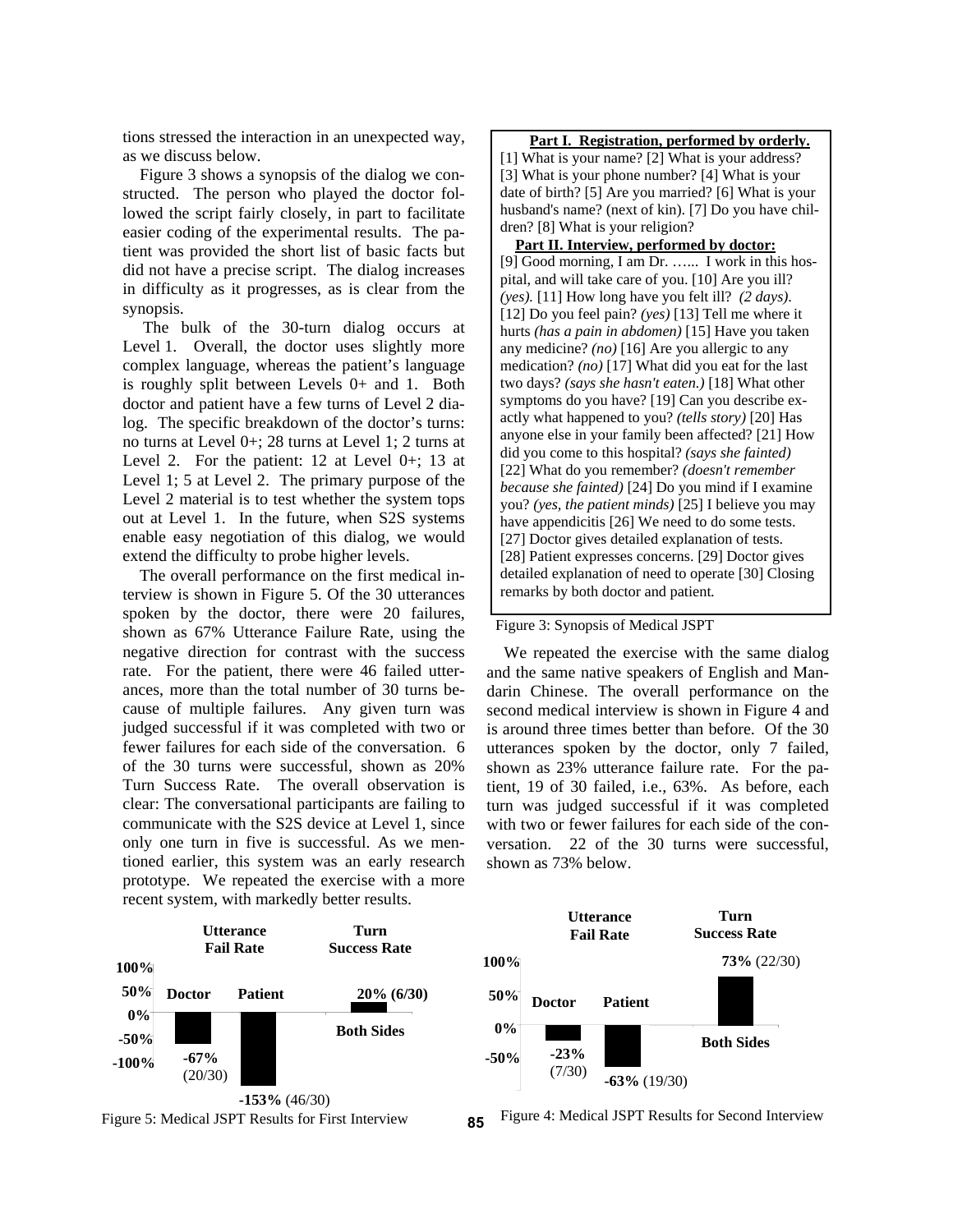#### **Caveats and Observations for Medical JSPT**

Despite the marked increase in performance, some caveats are in order. In addition to noting whether the information in the turns was communicated successfully, we made an informal notation as to whether the turn was translated in an awkward fashion. In some cases, there were odd word choices or minor defects in the translation, but these were in general the type of error that may be overcome by a person who is accustomed to interacting with foreign speakers. For example, in turn 4 (Figure 3: Synopsis of Medical JSPT), the doctor asks "What is your date of birth?", to which the patient replies "六六年 五月 十二号, recognized as "6六年 五月 十二号" and translated as *"6 six years may twelve."* The doctor said he understood this to mean May 12, 1966, which was in fact the correct answer.

We do not necessarily expect that people who are unaccustomed to communicating with foreigners would be able to negotiate the awkward translations so successfully, and we also do not expect that every educated guess at the intent of the speaker would be correct. For the doctor there were 5 awkward translations and for the patient 13. In other words, 17% of the doctor's translations were awkward, as was 43% of the patient's. The patient also had one misleading translation, one partial translation, and one excessively verbose turn (i.e., 3% for each of those types). We may well expect that with less well-trained operators, the awkward translations would drastically degrade their ability to communicate.

To give a sense of the misleading, partial and verbose translations, we turn to the following examples, which refer to the dialog turns shown in Figure 3: Synopsis of Medical JSPT.

The misleading translation occurred in turn 24 when the doctor asked the patient if it was OK to examine her, and the MT reply was "i think i gentleman". The doctor assumed that the patient said he was "being a gentleman" by asking very carefully about the exam. The patient was actually asking for the doctor to wait for the patient's husband, which was translated as 'gentleman' (先生). In an actual examination, the confusion would have soon become apparent and embarrassing.

The partial translation was the correct recognition of six of seven digits in the phone number for turn 3.

The verbose translation was an answer to the doctor's question in turn 21: "How did you come to this hospital?", to which the patient replied that she did not know, which was correctly translated, but continued with additional remarks that were mistranslated. The doctor was confused by the largely garbled response and needed to re-state his question. That turn was not successful.

The overall trend is clear: the dialog is marginally successfully, albeit awkward, and occurs primarily at Level 1. Turn-by-turn coding for the second interview is shown in the Appendix.

Extending the Level 2 part of the dialog to have more turns would increase our confidence that the trend is robust, as would repeating the dialog using more test subjects as role players.

# **2.2 Simulated German Oral Proficiency Interview**

In the third exercise, we conducted an OPI using a text-to-text (T2T) system and followed the standard OPI format up to Level 3. The interview took about two hours. We felt that we could have continued and probed higher levels but did not because of time considerations. We were able to successfully conduct the interview by removing the errorful speech recognition component. The interviewer and interviewee communicated verbally in their native languages while others typed their input into the T2T system and read the MT output. This interview was conducted following the general OPI guidelines, although we note that the interview was no longer purely oral due to the way we used the technology.

We also point out that it was conducted between parties who are accustomed to garbled communication, either on the part of human language learners or on the part of errors in machine translation technology. Though informal, we took care to maintain the integrity of the experiment. For example, we did not allow the participants to try to read each other's native input to the MT system during the exercise. They could, however, hear each other, just as in a real OPI.

One overall remark is that the participants in the interview were able to compensate for mistakes in the MT system by re-phrasing questions and answers, and by being forgiving of errors in translation where they did not impede the flow of information.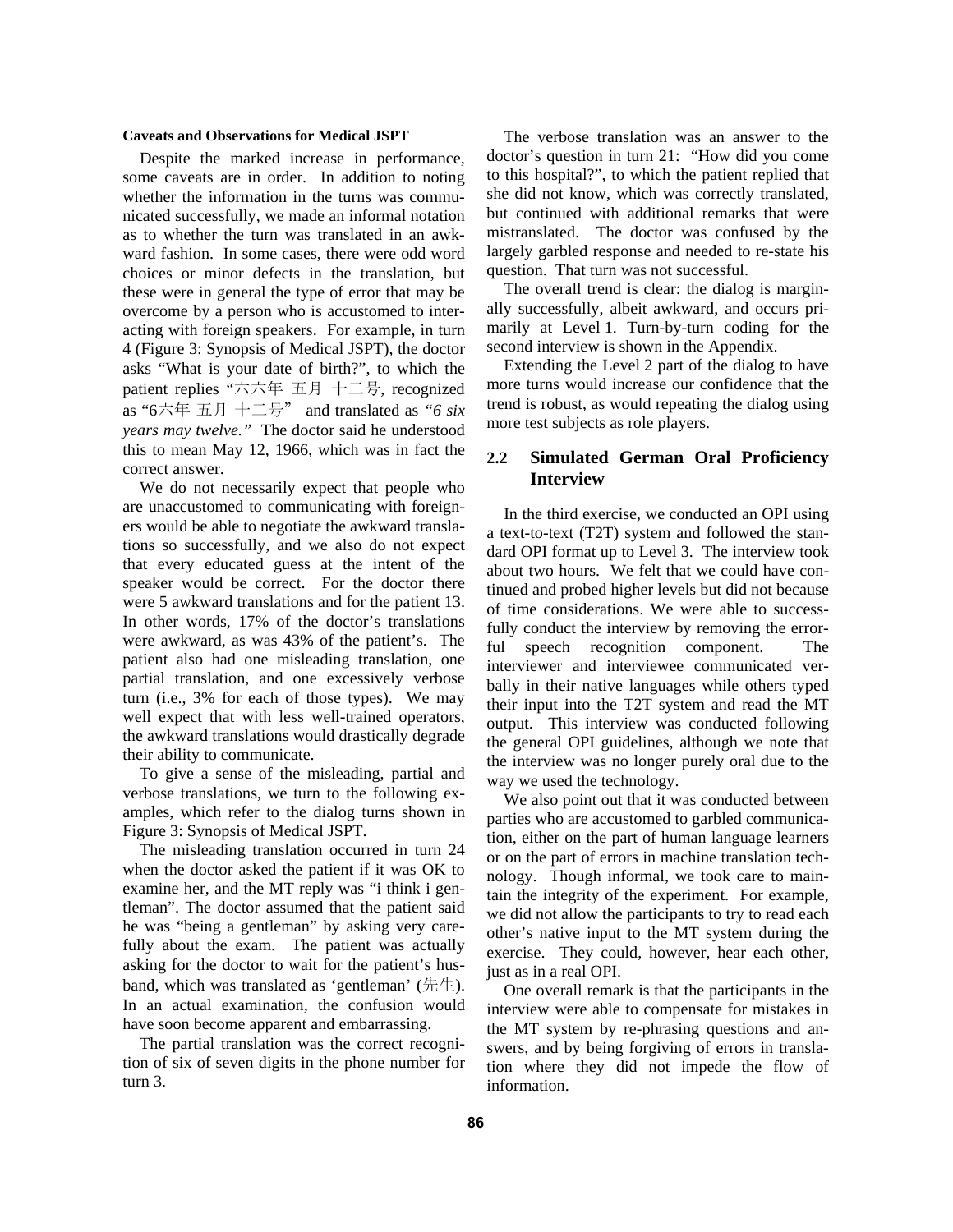Selections from the beginning of the interview are shown in Figure 6. Each turn is numbered as it occurred in the actual interview. Bold turns indicate questions posed by the interview. Responses by the examinee are shown in italics. Notice that first turn is error-free: Mrs. Schmidt introduces herself and says "Good Day". John gives his name and says "Hello". In the second turn, the examinee compensates for errors and makes the reasonable and correct educated guess that the question about surnames is a prompt for his own surname, which he gives as "Cooper".

- **1. Good day. I am Mrs. Schmidt.**   *Hello. My name is John.*
- **2. And like hei ss EN it with surnames**   *My last name is Cooper.*
- **3. Mr. Cooper, how are you today?**   *I am very well today. How are you?*
- **4. Mr. Cooper, are you already for a long time in California**   *Um. I have been here since Monday.*
- **5. Where are you ago?** 
	- *I came here from Chicago.*
- **6. Did you grow up in Chicago?**   *No, I am from New Jersey.*

*.*…

- **7. Then you went also into New Jersey to the school**   *I went to high school in New Jersey, but I was in Pasadena for college.*
- **8. And do you mean the university with "university "?**   *I don't understand.*
- **9. Did you go into Pasadena to the university?**   *I went to school at CalTech. I received both graduate and undergraduate degrees there*

Figure 6: Beginning of OPI (Examinee Perspective)

Turn 3 proceeds without error. Turn 4, which we are viewing from the English examinee's point of view, makes it sound like the interviewer is the one with a foreign accent: the German sentence pattern is conveyed with English words. The difficulty in turn 7 reflects a cultural difference as much as a linguistic difficulty. The interviewer asks whether the examinee went to 'school' in New Jersey, and he replies that he went to high school in New Jersey, but went to college in Pasadena. His translated reply is confusing because it contains both the English term "High School" and the German 'Hochschule'. See the German interviewer's point of view in Figure 7.

# 7. **Dann sind Sie auch in New Jersey zur Schule gegangen**   *Ich ging zur High School in New Jersey, aber ich war in Pasadena für Hochschule.*  **8. Und meinen Sie mit "hochschule" die**

- **Universitaet?**   *Ich verstehe nicht*
- **9. Sind Sie in Pasadena zur Universitaet gegangen?**   *Ich ging zur Schule am CalTech. Ich empfing beide graduierten und Nichtgraduiertgrad dort.*

Figure 7: Begin German OPI (Interviewer Perspective)

What is of interest is that the participants are able to overcome the error in translation: the interviewer asks the question in a different way in turn 9, and the examinee gives an appropriate response.

After the warm-up and Level 1 phase of the interview, the interviewer directs the discussion to more complicated material. In Figure 8, she asks the examinee to describe and give directions to a favorite restaurant that he likes to visit with his girlfriend. As is evident in turns 30-33, the examinee was able to give directions, which is considered a Level 2 task.

**30. Sometimes Mr. Cooper, you go out with your friend to the meal?** 

 *Yes, we both like Chinese food very much. In fact, she is one quarter Chinese.* 

- **31. Is the Chinese restaurant far away from your house or your dwelling?**   *The restaurant is only a mile away from my house, so we can go whenever we like.*
- **32. Mr. Cooper, you can say to me times exactly, how one comes from your house to this restaurant?**

 *First you take a right on to William street and then go straight until Washington street. When you get to Washington street make a right. Then go past the Staples store and make a right into the parking lot. The restaurant is in the back. It is called China Café.* 

**33. Mr. Cooper, Sie said, you often go into this restaurant. Can you me times the restaurant from the inside describe. How does it look?**   *It is nothing fancy. There is a buffet on the right, but I usually order from the menu. There are booths along the walls and tables in the middle. The walls are red and there are Chinese decorations throughout.* 

Figure 8: Level 2 Section of German OPI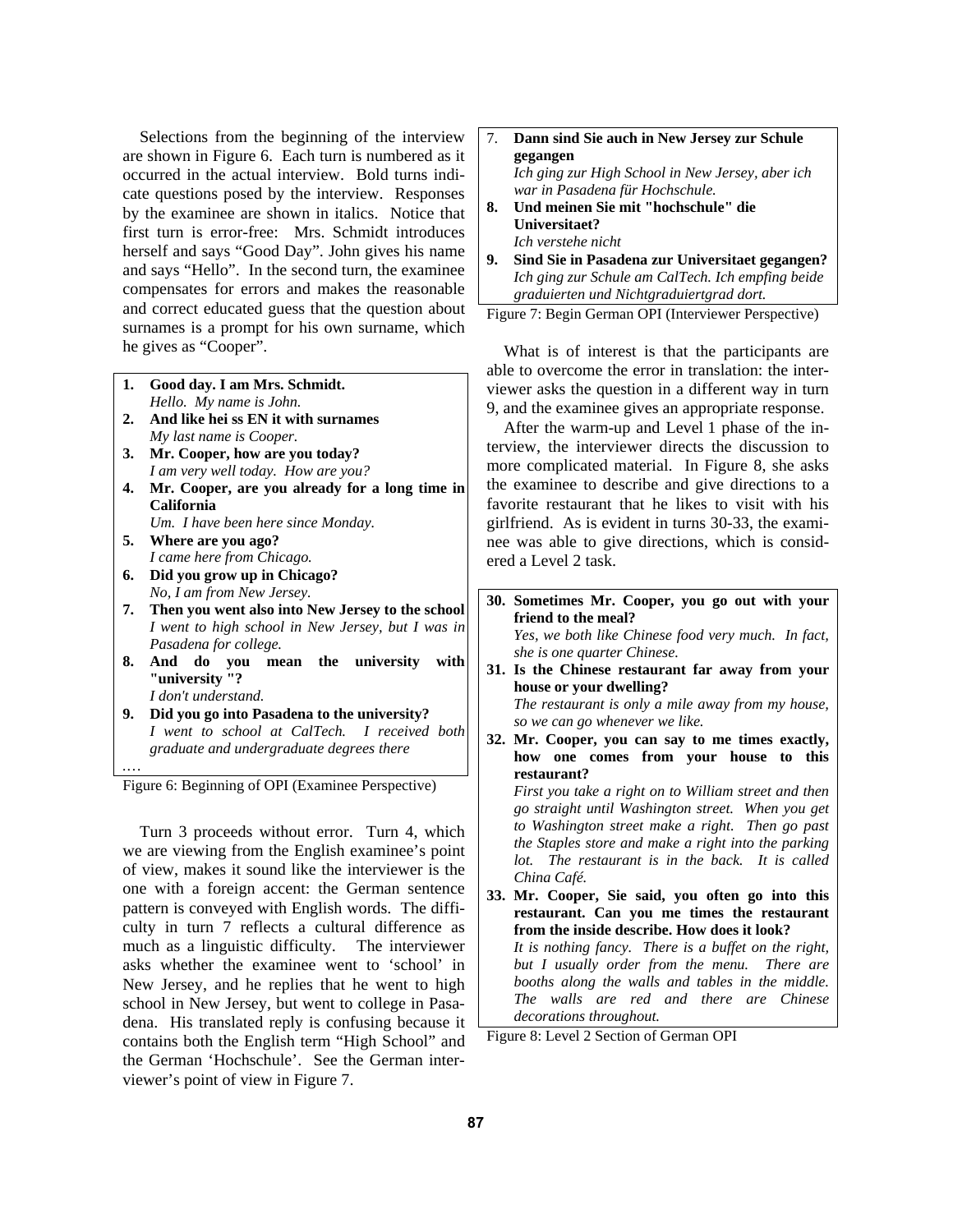The interviewer kept increasing the difficulty of the interview, moving on to questions about the examinee's college experiences: what kind of university did he attend, what were the admission criteria, and questions of this nature.

Once it became clear that they could communicate at the factual level, at times making repairs to the conversation by adapting to the idiosyncrasies of the translation system, the interviewer moved on to more difficult questions that involve higher level reasoning and more nuanced implications. She moved on from factual details about the examinee's personal college experiences to more general questions about the role of government in establishing educational policy.

**40. Mr. Cooper. I have now times another question. How do you explain yourselves it that so many young Americans do not decide for a scientific career, and that this fact has serious consequences for the American economy?** 

 *I do not understand completely myself. I have always enjoyed math and science, but I think Americans in general do not value these subjects. It seems that other countries do a much better job at recruiting science students. For example, the majority of engineering students in American universities are not from the US.* 

- **41. Yes, I already understand. But on which educate-political reasons you lead back that?**   *I think it has to do with the funding of science programs by American politicians. The space program in the early 1970s really helped encourage many students to study math and science. Today, there is very little exposure to these subjects in the media.*
- **42. What for measures would have to be met on the part of the government, in order to change and improve this condition?**

 *What we really need is more funding at all levels of education as well as federal funding to provide challenging jobs for graduating students. If a student does not believe that a career path as available after studying science, why would that student go and get an advanced degree in the sciences.* 

Figure 9: Level 3 Section of German OPI

As is evident in Figure 9, the examinee is able to argue for additional funding for education and for government advocacy for career paths in science. It is interesting to see that when the examinee says "I do not understand completely" in turn 40, he is referring to the complex political situation, not the MT output. The participants in the interview were felt to be communicating reasonably well at Level 3.

#### **3 Conclusions**

In the first exercise, using an early S2S research prototype for the medical interview, we observed that the conversational participants essentially failed to communicate. In that primarily Level 1 dialog, only one turn in five was successful. When we repeated the exercise with a more recent system, we observed markedly better results: the dialog is marginally successful. We do not necessarily expect that people unaccustomed to garbling of their native language would do so well. A remarkable outcome of the German test is that, despite the necessity to type in the language and the long pauses that followed, it worked very well as a test of general language. We may have expected a domain-specific test to work this well but not a test following most of the conventions of a general proficiency test. Of course, German and English are closely-related languages. In future work we will test other languages as well.

#### **4 Future Work**

As a caveat, we can convey our current levels of understanding with the terms "Validated" and "Pre-validated" ILR-based experiments. A Prevalidated ILR-based experiment for S2S, such as what we present here, is designed to measure ILR speaking and listening skills, and follows conventional ILR testing methodology as closely as possible. However, a validated ILR-based experiment will have been validated in experiments demonstrating statistical reliability with human subjects accomplishing a variety of tasks that have been previously rated at traditional ILR levels. We recognize that substantial work needs to be done to define pre-validated requirements well enough to enable the move to the validated results we desire.

We also wish to relate our emerging ILR-based evaluation measures to other types of work, such as the research involving model patient dialogs (Belvin et al. 2004), and the DARPA TransTAC evaluation methods (Hsiao et al. 2006).

Our next steps are to design a suite of tests around specific tasks that language learners at lower levels are able to accomplish. Since each